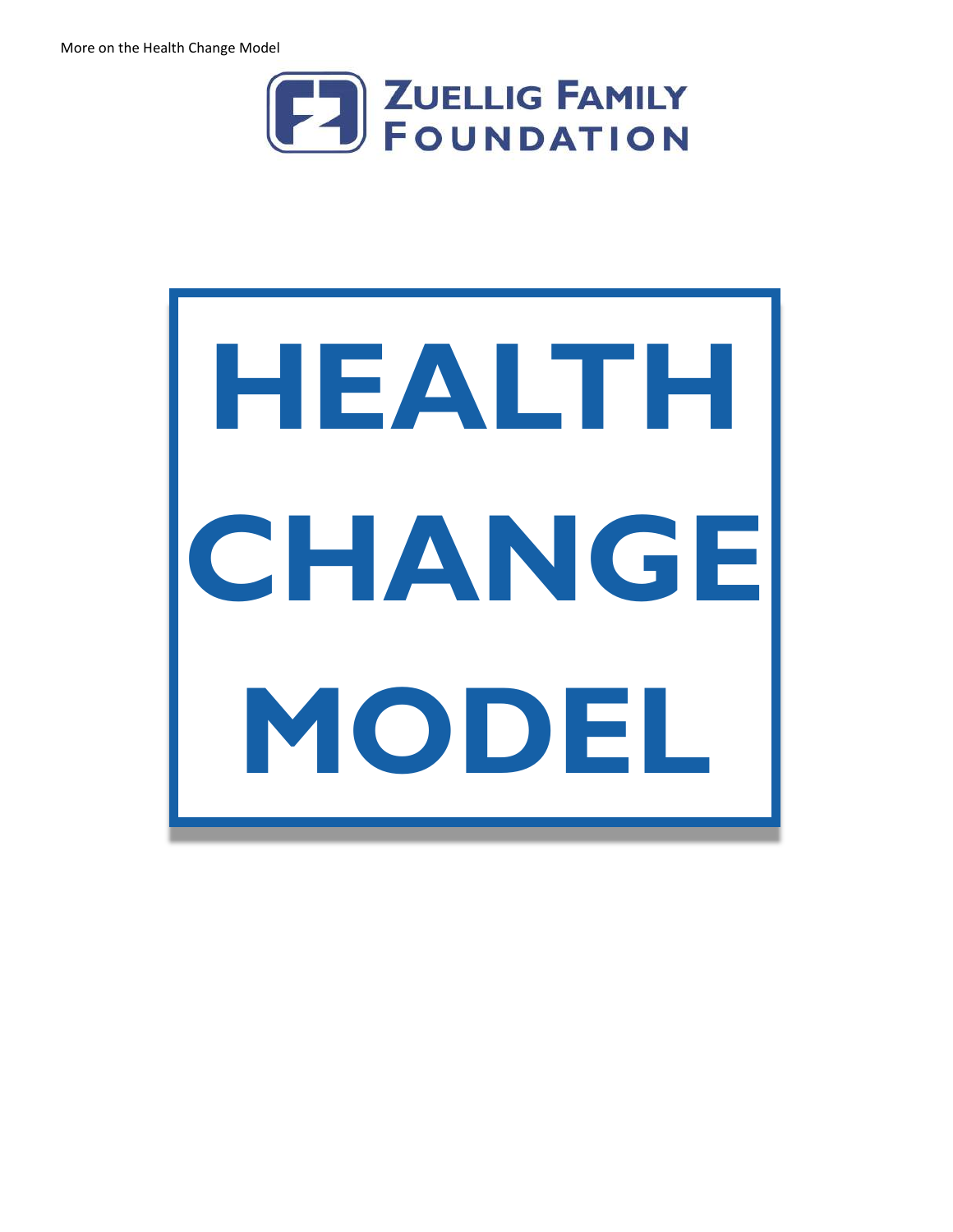The Health Change Model (HCM) was derived from the Bridging Leadership (BL) framework developed by the Asian Institute of Management-Center for Bridging Leadership, specifically designed to address health inequities. It also utilizes the Theory U and Process, a social technology of change and innovation associated with Scharmer, Senge, Jaworski and Kahane.



This model is the Zuellig Family Foundation's (ZFF) development strategy in implementing its interventions. ZFF partner municipalities are identified through the following criteria: with committed leaders for health reform and are suffering from significant health burdens. Once determined, local chief executives (LCEs) of these municipalities are then given training on health leadership and governance. The LCE, together with the members of the municipality's health leadership team, will undergo a two-year, four-module face-to-face program. In between modules, the leaders address the building blocks of the health system in a practicum phase. This is being implemented in ZFF municipalities in more challenging geographical areas.

HCM also has a variation being replicated with the Department of Health (DOH). It is a one-year, two-module program in which training interventions are provided by an academic partner, while the coaching of the health leadership team is provided by the DOH regional support group.

#### **THE EVOLUTION OF HCM**

In 2008, ZFF shifted its focus to health for the rural poor. In July of that year, with the Amartya Sen's framework on equities as basis, the ZFF Board of Trustees decided to widen the scope of its interventions. This framework reveals that if indicators were to improve, interventions have to be made at different levels: (1) household access, (2) program, (3) institutional arrangements, and (4) leadership and community.



# Improving the Health Condition of the Poor

In October 2008, the ZFF Board approved a five-year plan (2009-2015) that called for a participation in the government's "Health Sector Reform Agenda" by helping make access to health more equitable and pro-poor.

Two critical areas for intervention were identified: governance and health service delivery. After determining that health leadership and management training will be prioritized, two major program-interventions were chosen: (1) health leadership training or the "Health Leaders for the Poor," and (2) the "Community Health Partnership Program."

The Foundation's HCM strategy was heavily influenced by Amartya Sen's framework on inequities, as well as former Health Secretary and ZFF trustee Alberto Romualdez's advocacy of reducing health inequities to improve Philippine health indicators.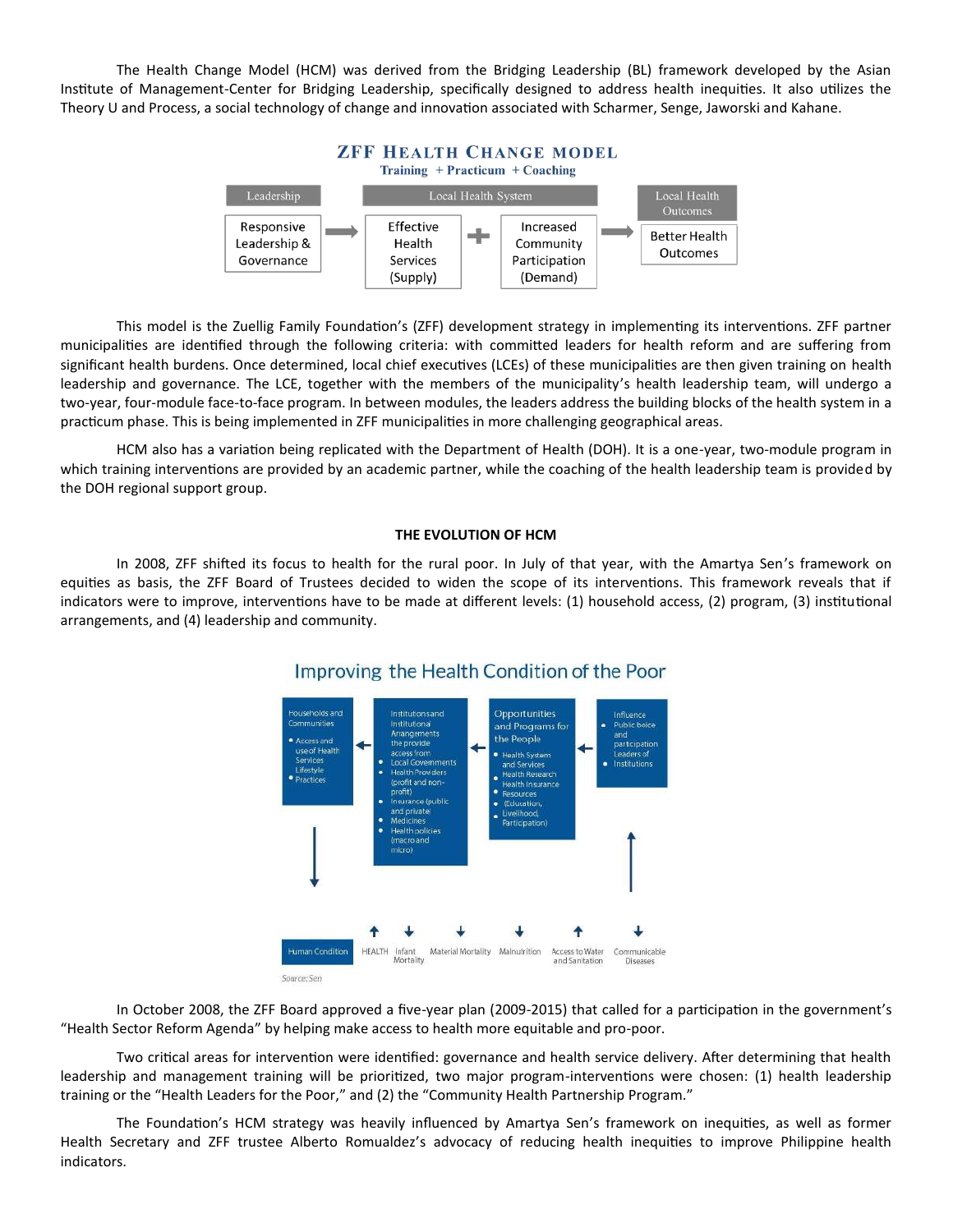ZFF's research also showed that a responsive municipal health system is needed for the poor's health to improve. Following the devolution of health services under the Local Government Code of 1991, which makes the mayor key in making the system responsive, ZFF's interventions focused on health leadership and capacity-building for mayors and their health teams.

## **OPERATIONALIZING THE MISSION**

The Foundation also invited two organizations to share their work and experience in leadership training.

On October 17, 2008, the Ateneo Leaders for Health Program (LHP) made an in toto presentation to ZFF of its model. With funding from Pfizer Foundation and Pfizer Philippines, Ateneo LHP started in 2002 the "concept of gathering LCEs, municipal health officers and community leaders as catalysts for improving the health of poor Filipino communities." Through academic interventions, leadership formation and field activities, the tri-leaders were able to make their health services more responsive and engaged the community to change the way they "think, feel and behave about health."

The second presentation was made by the Asian Institute of Management-TeaM Energy Center for Bridging Leadership Center. Started in 2002, it developed a leadership approach to specifically address inequities and social divides through a process wherein the leaders "own" the issue, or acknowledging their participation in the divide and formulating their response to it; "coown" the issue with other stakeholders; or coming up with shared understanding and responses through trust-building dialogic processes; and "co-create" responses, or producing new institutional arrangements to help reduce the inequities.



# **UNIQUENESS OF THE ZFF HCM**

The Foundation built its HCM on the BL work of the AIM-TeaM Energy Center for Bridging Leadership. ZFF President Ernesto D. Garilao served as lead faculty of the center since 2002 and was principal in the development of the BL framework and the center's "Bridging Leadership Fellowship Program."

Since health inequities in the Philippines are complex, the ZFF model utilizes established process, the U-process, in addressing tough issues. Central to this is the personal transformation of the mayor: that the mayor connects his life's purpose to the improvement of his constituents' health indicators. This "interior transformation" is deeper, more personal, and has a more lasting impact. Personal "ownership" is, therefore, the necessary prerequisite before mayors are able to convince their health leadership teams and other health actors to address health inequities.

The BL framework requires both internal and external changes. It draws on Theory U and Process, a social technology for addressing highly complex challenges. The process draws heavily on the work of Jaworski (Synchronicity and Presence) on the "interior change" of the leader"; Scharmer (Presence and Theory U) on the Theory U and the U Process ; Kahane on complexity and Change Lab (Solving Tough Problems); and Senge (The Fifth Discipline) on systems thinking . It is also heavy on the use of dialogue processes (Pruitt and Thomas) in effecting interpersonal and community required changes to improve institutional arrangements.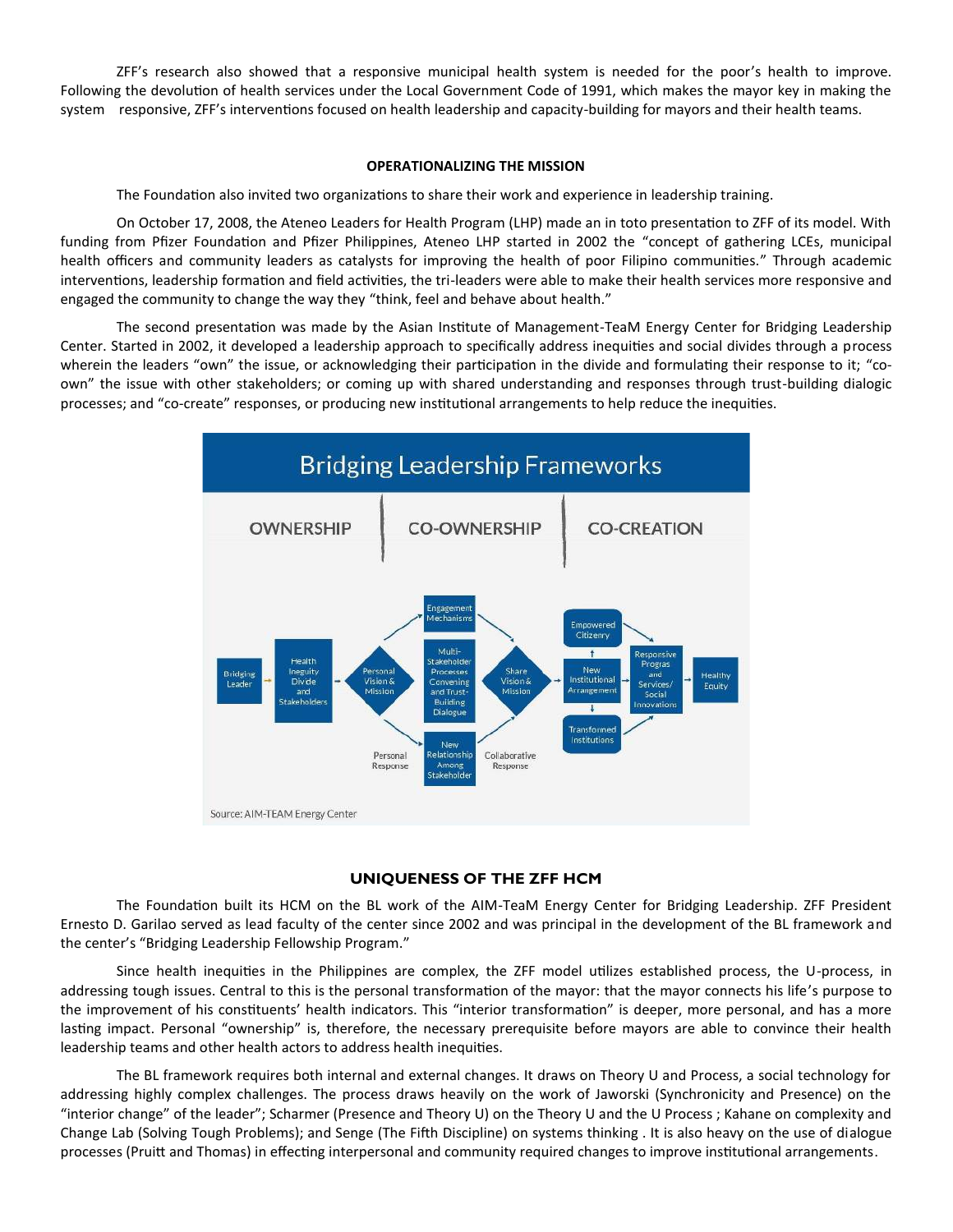





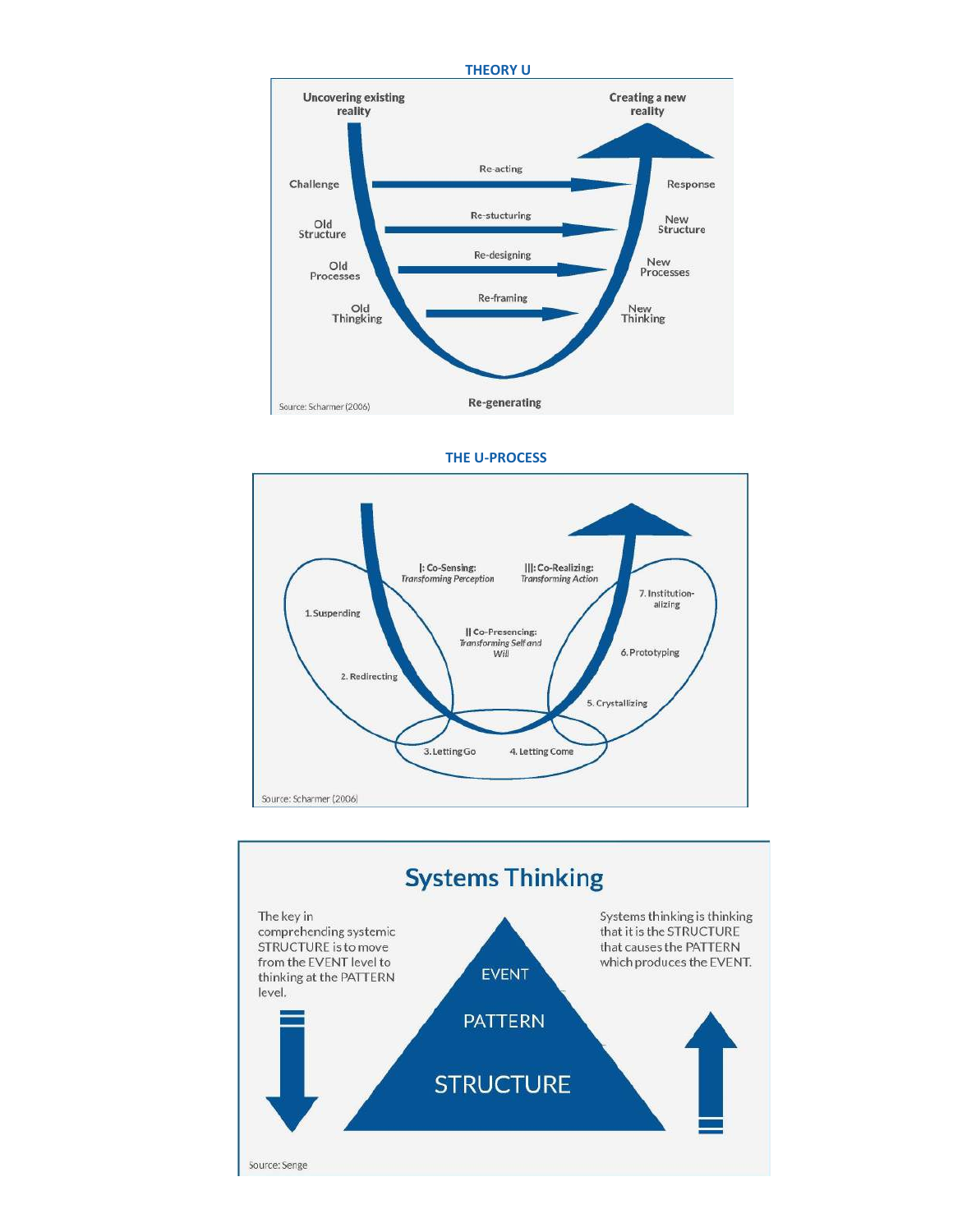The design of the ZFF Community Health Partnership Program (CHPP) stemmed from the "Bridging Leadership Fellowship Program" of the AIM-TeaM Energy Center for Bridging Leadership Center, but its uniqueness comes from its creative modifications. The AIM Center fellowship program started in 2006, and is a two-year design with four-module face-to-face sessions. It has a practicum phase in between modules during which the participants work on the "divides" they have identified. It is not an academic program—neither an academic degree nor a certificate is given—but a practitioner's program. It also closely follows Kolb's "adult learning cycle methodology."

The Foundation has adopted other features for its program. It is mayor-centric ("mayor is key"). The mayor, municipal health officer and community leader have similar leadership interventions, but each has defined deliverables. At the same time, the program can be replicated at a lesser time and cost, and can be adapted by mainstream institutions.

Since addressing health inequities requires time, ZFF has adopted a transformational relationship with the municipal health leaders, and has ensured its continuing presence to enable municipalities to develop a sustainable local health system with consistent good health outcomes.

### **EVOLUTION OF THE ZFF HEALTH CHANGE MODEL (2009-2013)**

#### **FIRST PHASE: TESTING THE MODEL**

The initial phase of the evolution involved testing the model.

ZFF has ensured that the training and program design for its first set of nine partner-municipalities (Cohort 1) followed the ownership-co-ownership-co-creation continuum of the BL framework. The "tri-leader nomenclature," a term first used by the Ateneo LHP, was used in Cohort 1.

|                     | <b>MODULE 1</b>                                                                                                                     | <b>MODULE 2</b>                                                                                                                                                                                  | <b>MODULE 3</b>                                                                                    | <b>MODULE 4</b>                                                                                                                                                                            |
|---------------------|-------------------------------------------------------------------------------------------------------------------------------------|--------------------------------------------------------------------------------------------------------------------------------------------------------------------------------------------------|----------------------------------------------------------------------------------------------------|--------------------------------------------------------------------------------------------------------------------------------------------------------------------------------------------|
| <b>OWNERSHIP</b>    | • Personal Purpose<br>. Who Are Poor?<br>• Situational Analysis<br>• Primary Health Care<br>Reforms                                 | <b>Sharing with and Learning</b><br><b>From Health Innovations</b><br>and Reforms of Follow<br><b>HLP Leaders</b>                                                                                | • Defining<br>Leadership Brand                                                                     | Sharing of and inputs on<br><b>Creating Public Value:</b><br>• Sustaining<br><b>Mechanisms</b><br>• Performance<br>Goverance<br>• Lessons Learned<br>• Action Planning:<br><b>VMOKRAPI</b> |
| <b>CO-OWNERSHIP</b> | • Personal Response<br>· Multi-Stakeholder<br><b>Processes</b><br>■ Social Marketing                                                |                                                                                                                                                                                                  | • Adaptive<br>Leadership                                                                           |                                                                                                                                                                                            |
| <b>CO-CREATION</b>  | <b>Strategic Solutions</b><br>• Leading and<br>Magniging to<br><b>Achieve Results</b><br><b>Action Planning:</b><br><b>VMOKRAPI</b> | · Innovation on<br>• Monitoring and Evalutation<br>• Resource Mobilization<br>• Proposal Writing<br>• Participatory Governance<br>" Health Financing (PhilHealth)<br>• Action Planning: VMOKRAPI | ٠<br>Conflict<br>Management<br>Negotiation<br>۰<br><b>Actiong Planning</b><br>٠<br><b>VMOKRAPI</b> |                                                                                                                                                                                            |

By the second cohort, the concept of the "tri-leader" shifted its focus on the essence of the teamwork of the leaders and was aptly called "Health Leadership Team" (HLT). Community representation in the HLT was expanded to include leaders other than those from non-governmental organizations and people's organizations. These leaders included local government officials, like the Sangguniang Bayan health committee chairperson, the president of the Association of Barangay Captains, and the president of the municipal federation of barangay health workers.

The HLT and other important health actors compose a "microcosm of the health system" that needs to be changed. Together, they constitute the simplified Change Lab (Kahane and Scharmer), a multistakeholder dialogic change process designed to generate the shared commitment needed to solve complex challenges.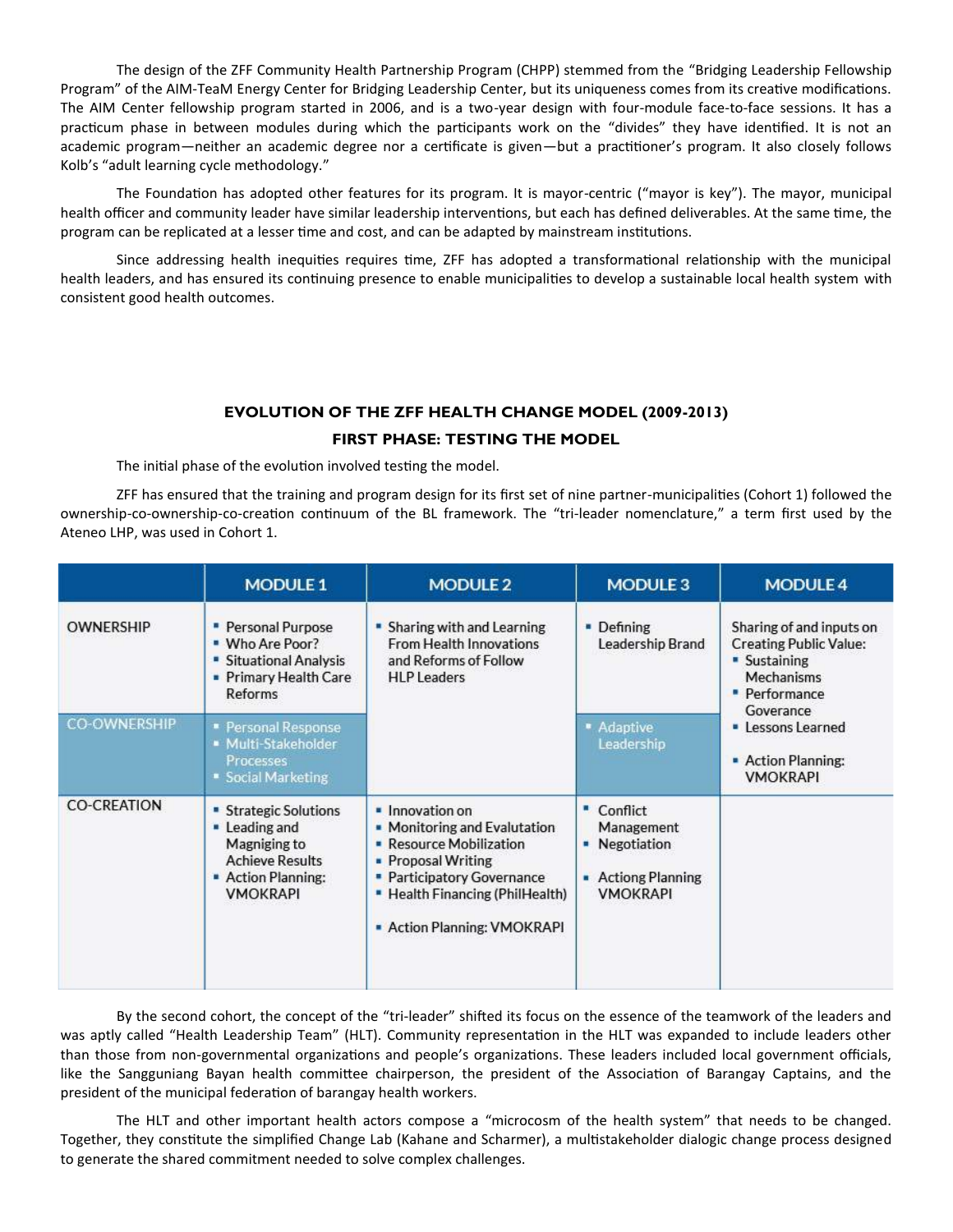| <b>MODULE 1</b>                                                                                                                                                                                                                                          | <b>MODULE 2</b>                                                                                                                                                                                                                                                                 | <b>MODULE 3</b>                                                                                                                                                                                                                                                   | <b>MODULE 4</b>                                                                                                                                                                                                                                             |  |  |  |  |  |  |
|----------------------------------------------------------------------------------------------------------------------------------------------------------------------------------------------------------------------------------------------------------|---------------------------------------------------------------------------------------------------------------------------------------------------------------------------------------------------------------------------------------------------------------------------------|-------------------------------------------------------------------------------------------------------------------------------------------------------------------------------------------------------------------------------------------------------------------|-------------------------------------------------------------------------------------------------------------------------------------------------------------------------------------------------------------------------------------------------------------|--|--|--|--|--|--|
| OWNERSHIP                                                                                                                                                                                                                                                |                                                                                                                                                                                                                                                                                 |                                                                                                                                                                                                                                                                   |                                                                                                                                                                                                                                                             |  |  |  |  |  |  |
| • The CHPP<br>Roadmap<br>• Philippine Health<br>Situation<br>• The Poor and Their<br><b>Health Care</b><br>Predicament<br>• Bridging<br>Leadership<br>• Leadership<br>Journey and<br>Capital<br>• Current / Preferred<br><b>Future Health</b><br>Reality | • The ZZF Health<br>Change Model and<br>Leadership<br>Roadmap: Lessons<br>from Cohort 1<br>• LGU Health<br>Performance<br>Scoredcards<br>• Local Health<br>Systems<br>Accountability<br>Framework<br>· Personal<br>Leadership: MBTI                                             | • Local Health<br>Systems<br>Accountability<br>Framework<br>• Local Health<br>Systems<br>(Levels of Care)<br>• Adaptive and<br>Technical<br>Leadership<br>· Personal<br>Leadership:<br><b>Revisiting Your</b><br>Purpose and<br><b>Connecting to Your</b><br>Core | • Presentation of<br>Accomplisments<br>• Review of Local<br><b>Health Systems</b><br>Development<br><b>Sustaining Health</b><br>Gains<br>· Systems Thinking:<br>Social<br>Determinats of<br>Health                                                          |  |  |  |  |  |  |
|                                                                                                                                                                                                                                                          | CO-OWNERSHIP                                                                                                                                                                                                                                                                    |                                                                                                                                                                                                                                                                   |                                                                                                                                                                                                                                                             |  |  |  |  |  |  |
| · Multi-Stakeholder<br>Processes:<br>Dialogue                                                                                                                                                                                                            | • Deeping of<br>Dialogue Skills<br>Interpersonal<br>Mastery                                                                                                                                                                                                                     | · Interpersonla<br>Mastery:<br>Understanding<br>Group and Group<br><b>Dynamics</b>                                                                                                                                                                                | · Personal<br>Leadership:<br>Coaching and<br>Dialogue<br>Citizens Charter:<br>Health as a Right                                                                                                                                                             |  |  |  |  |  |  |
|                                                                                                                                                                                                                                                          | CO-CREATION                                                                                                                                                                                                                                                                     |                                                                                                                                                                                                                                                                   |                                                                                                                                                                                                                                                             |  |  |  |  |  |  |
| Learning and<br>Managing Health<br>Innovations<br>Solutions<br>Leading and<br>Managing to<br><b>Achieve Results</b><br><b>Action Planning</b><br><b>VMOKRAPI</b>                                                                                         | Leading and<br>Managing Health<br>Innovations:<br>· Social Health<br>Insurance<br>· Maternal and<br>Child Health<br>• Population, Health<br>and Environment<br>· Nutrition<br>Challenges and<br>• Leadership<br>Development<br>• Action Planning:<br><b>Six Building Blocks</b> | • Partnership<br>Opportunities:<br>WaSH, HIS,<br>Nutriotion,<br><b>Community Theater</b><br>and HEAR Radio<br>Advocacy<br>• Conflict<br>Management and<br><b>Team Coaching</b><br><b>Action Planning:</b><br><b>Six Building Blocks</b>                           | · Partnership<br>Opportunities<br><b>ILHZ</b><br>• Translating Health<br><b>Gains into Political</b><br>Capital<br>• Improving Health<br>Seeking Behavior<br>• Crafting Your<br><b>Public Narrative</b><br>• Action Planning:<br><b>Six Building Blocks</b> |  |  |  |  |  |  |

Further changes were implemented in Cohort 2, which started in 2009. The BL framework was fully utilized. The sessions on ownership were made more explicit. Dialogue and dialogic processes were included in the co-ownership section. The CHPP roadmap was also introduced to clearly specify the deliverables of each HLT member, especially the mayor's. The World Health Organization's (WHO) six building blocks were used as the framework for co-creation.

Cohort 3 is composed of municipalities from the Autonomous Region in Muslim Mindanao. While the same learning framework was used, sessions were localized and customized to reflect the Moro context and the non-devolved health system in the region.

Further changes in the design were introduced in Cohorts 4 and 5. The BL competencies were defined. The first four-week program practicum guide was introduced to give clearer focus on the co-creation phase. A workbook on how to analyze local health needs by the mayors was also introduced.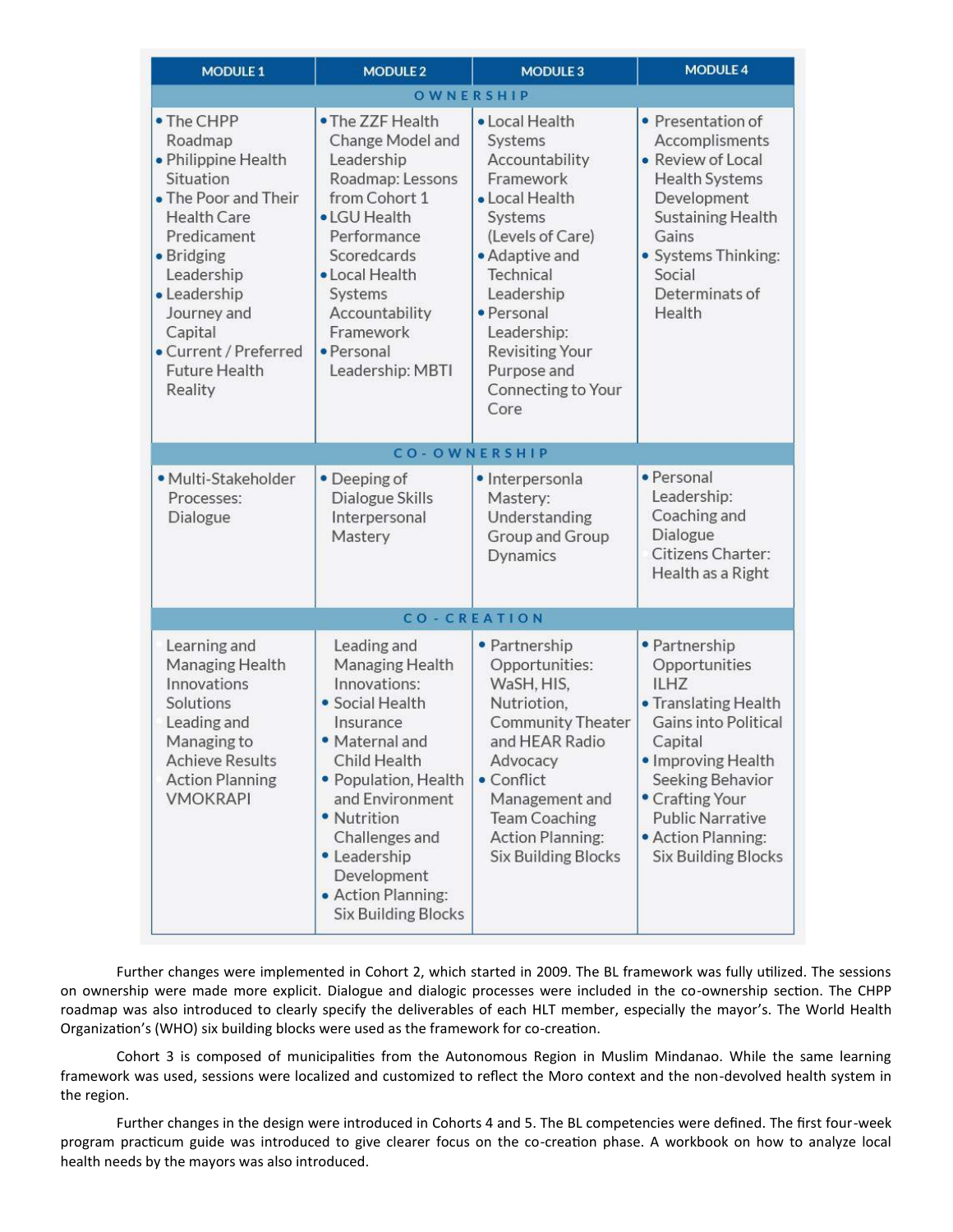## **SECOND PHASE: DEVELOPING A (SHORTER AND LESS EXPENSIVE) MAINSTREAM MODEL**

While better health outcomes, notably the maternal mortality ratio, were emerging in the cohorts, ZFF saw the need to develop a shorter, less expensive model that can be adapted by mainstream institutions. With a more focused training content, a more defined deliverables roadmap, and better selected training participants, desired health outcomes can be seen within six months after the one-year intervention.

The opportunity to test this abridged model came through a partnership with the University of Makati (UMak). A oneyear, two-module program ("Municipal Leadership and Governance Program") was co-developed with UMak for the mayors and municipal health officers (MHOs) of Makati City's sister-cities and municipalities. Participating municipalities (mayors and MHOs) paid a tuition of P10,000 per participant. The university offered it as a certificate course with a colloquium requirement for completion.

| <b>MODULE 1</b>                                                                                                                        | <b>PRACTICUM1</b>                                                                                                                  | <b>MODULE 2</b>                                                                                                                                                                               | <b>PRACTICUM 2</b>                                                                                                                                                                                                                                                                                                                                              | <b>COLLOQUIUM</b>                                                                                                                                                                  |
|----------------------------------------------------------------------------------------------------------------------------------------|------------------------------------------------------------------------------------------------------------------------------------|-----------------------------------------------------------------------------------------------------------------------------------------------------------------------------------------------|-----------------------------------------------------------------------------------------------------------------------------------------------------------------------------------------------------------------------------------------------------------------------------------------------------------------------------------------------------------------|------------------------------------------------------------------------------------------------------------------------------------------------------------------------------------|
| Personal<br>Mastery-<br>Purpose                                                                                                        | • Values<br>Clarification<br>• Affirmation of<br>Purpose<br>• Acts of<br>Leadership<br>(goverance,<br>disease burden.<br>community | OWNERSHIP<br>• Change Mastery<br>- Adaptive<br>Leadership<br>• Being Mastery-<br>Resilience<br>• Transformative<br>Leadership -<br>Leader as Coach                                            | Leadership<br>Challenges<br>(Adaptive/<br>Technical)<br>• Leadership<br>Development<br>Plan<br>• Costs/Benefits<br>of Leadership                                                                                                                                                                                                                                |                                                                                                                                                                                    |
|                                                                                                                                        | participation)                                                                                                                     |                                                                                                                                                                                               | • Leadership<br><b>Brand</b>                                                                                                                                                                                                                                                                                                                                    |                                                                                                                                                                                    |
| Interpersonal<br>Mastery<br>Facilititating                                                                                             | • Organizational<br>Development<br>• Enchancing                                                                                    | CO-OWNERSHIP<br>• Organizational<br>Mastery<br>• Modeling                                                                                                                                     | • Performance<br>Management<br>· Modeling/Deve-                                                                                                                                                                                                                                                                                                                 |                                                                                                                                                                                    |
| <b>Dialogic</b><br>Exercise<br>Multi-<br>stakeholder<br>Processes<br>Introduction<br>to Dialogue<br>as a trust<br>building<br>exercise | Multi-<br>stakeholder<br>Processes<br>• Constituency<br><b>Building</b><br>(Barangay<br>Assenblies/<br>Community<br>Summits)       | Dialogue as a<br>tool for<br>Multi stakeholder<br>Engagement<br>• Transformative<br>Multi-<br>stakeholder<br>engagement<br>• Teaching<br>Dialogue                                             | loping other<br><b>Health Leaders</b><br>(Coaching and<br>Mentoring)<br>• Nurturing a<br>Learning<br>Organization<br>• Citizen's Charter<br>/Scoredcard<br>• Networking and<br>Partnership<br>· District/Provin-<br>cial Health<br>Systems<br>Development/<br>Coalition<br><b>Building</b><br>• Resouce<br>Mobilization<br>• Inter-Local<br><b>Health Zones</b> | • Framing<br>Leadership<br><b>Stories</b><br>• Sharing/<br>Communica-<br>ting<br><b>Health Sector</b><br>Gains-<br>Translating<br><b>Health Gains</b><br>Into Political<br>Capital |
|                                                                                                                                        |                                                                                                                                    |                                                                                                                                                                                               |                                                                                                                                                                                                                                                                                                                                                                 |                                                                                                                                                                                    |
| <b>New</b><br>Institutional<br>Arrange-<br>ments<br>Innovative<br>Programs                                                             | • Technical<br>Working Groups<br>• Behavior<br>Change<br>Communication<br>• Social Marketing                                       | • Innovative<br>Systems-<br><b>Technical Value</b><br>Creation<br>• Transformed<br>Institutional<br>Systems<br>• Improved Health<br>and social<br>outcomes<br>(education,<br>livelihood, etc) | · Institutionaliza-<br>tion/Sustainabi-<br>lity Mechanisms                                                                                                                                                                                                                                                                                                      |                                                                                                                                                                                    |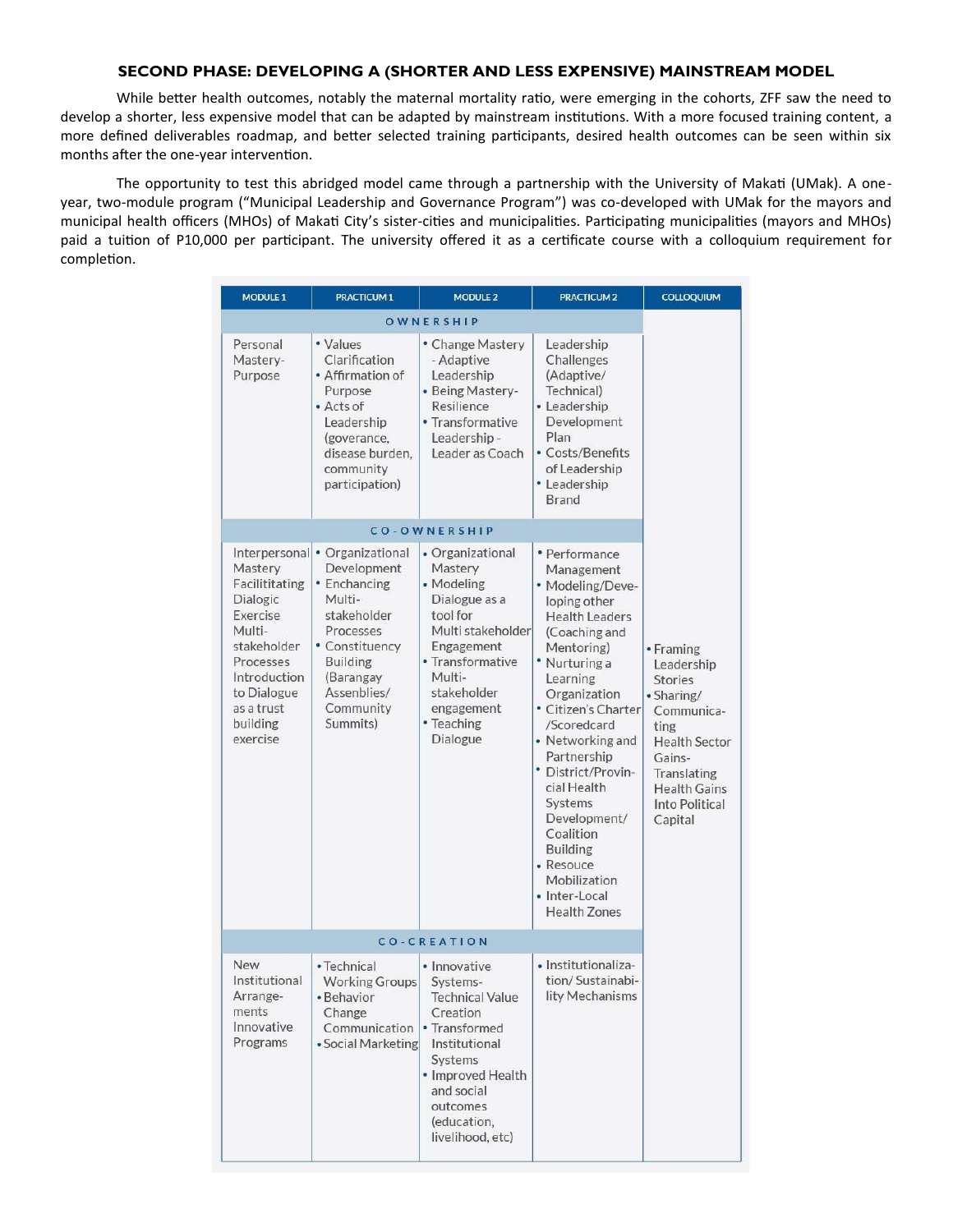Innovations were made with the UMAk program. No ZFF or UMAk staff was assigned to do on-site monitoring unless absolutely necessary. Instead, a structured coaching system was introduced. With clear deliverables based on the WHO's six building blocks, the mayors received one-on-one, face-to-face coaching with their mentors in Manila to address their adaptive leadership challenges. Municipal health officers were coached twice a month over the telephone. The UMak model also utilized a web-based platform to monitor health information systems, organize coaching sessions (including coaching documentation of coaching conversations), and provide data analysis for the participants and coaches.

## **SHARING THE HEALTH LEADERSHIP AND GOVERNANCE MODEL WITH ACADEMIC PARTNERS (2010)**

During the course of the partnership with UMak, the Foundation identified other potential academic partners (Aps) that could build BL capacities. These included the University of the Philippines School of Health Sciences (Palo), Ateneo de Zamboanga, and Davao Medical School Foundation-Institute of Primary Health Care. The roster would later be expanded due to the desire of the DOH for a nationwide rollout of the health leadership and governance program to cover the 609 priority National Anti-Poverty Commission (NAFPC) local government units.

But the quality of the nationwide replication depends on the quality of the training intervention provided by the academic partners. Selected regional academic partners then underwent training to build their capacity to run the training programs. ZFF training designs, modules and learning materials are currently made available to the academic partners. There are also opportunities for vetting both content and training methodologies. While existing templates are provided, enhancements due to local context are expected of regional APs.

## **THIRD PHASE: REPLICATING THE MODEL WITH THE DEPARTMENT OF HEALTH (2013)**

In December 2012, then-Health Secretary Enrique Ona invited ZFF to share its health leadership and governance model and leadership approach for implementation in 609 priority municipalities of the NAPC. For this, ZFF adopted a different approach. The Foundation used a replication mode wherein its leadership and capacity-building program, the "Health Leadership and Governance Program" model, was transferred to the DOH at the national and regional levels. It was also transferred to regional APs that will give the training courses to municipal health leaders. The replication mode was most appropriate to mainstream the model to institutions with greater reach and capacity.

Under this approach, ZFF provides the leadership interventions for governors and provincial health officers. DOH Representatives provide coaching for the mayors as part of their technical assistance package.

Given the scale of this program, it is hoped that the health outcomes of the poor in the country will drastically improve.



### **END GOAL: PUBLIC-PRIVATE PARTNERSHIP FOR GOOD LOCAL GOVERNANCE**

The task of nation-building calls for good local governance. It is hoped that the experience of ZFF in transforming local leadership and governance using BL and systems improvements will be useful to other partners as they reduce institutional inequities to improve the quality of life of the Filipino.